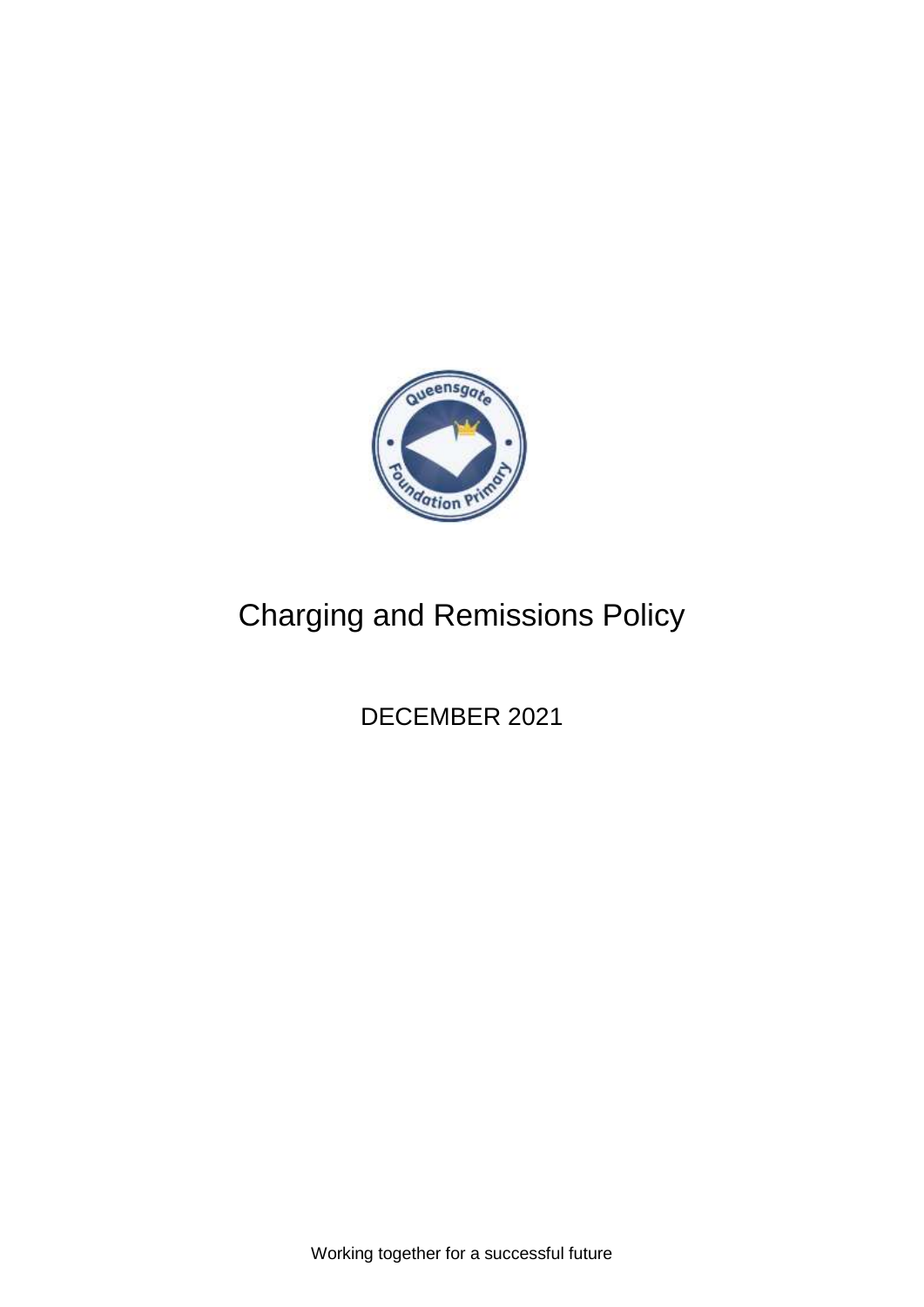#### **CHARGING AND REMISSIONS POLICY**

#### **QUEENSGATE FOUNDATION PRIMARY SCHOOL**

#### **Policy Review**

This policy was adopted from The School Bus and will be reviewed by the Governing Board on an annual basis.

The policy was last reviewed and agreed by the Governing Board on  $7<sup>th</sup>$  December 2021

It will be reviewed again in December 2022

## **Approved**

8 illito

Signature: …………………………….. Head Teacher Date: 7th December 2021



Signature: …………………………….. Chair of the Governing Board Date: 7th December 2021

#### **Policy control**

| <b>Date</b>     | <b>Amendments / additions</b>                     | Reason                                               |
|-----------------|---------------------------------------------------|------------------------------------------------------|
| <b>November</b> | 1. Legal Framework                                | <b>Following School Bus</b><br>review September 2021 |
| 2021            | 2. Charging for education                         |                                                      |
|                 | 3. Optional Extras                                |                                                      |
|                 | <b>Music Tuition</b><br>6.                        |                                                      |
|                 | <b>Education partly during school hours</b><br>8. |                                                      |
|                 | 13. Freedom of Information Policy                 |                                                      |
|                 |                                                   |                                                      |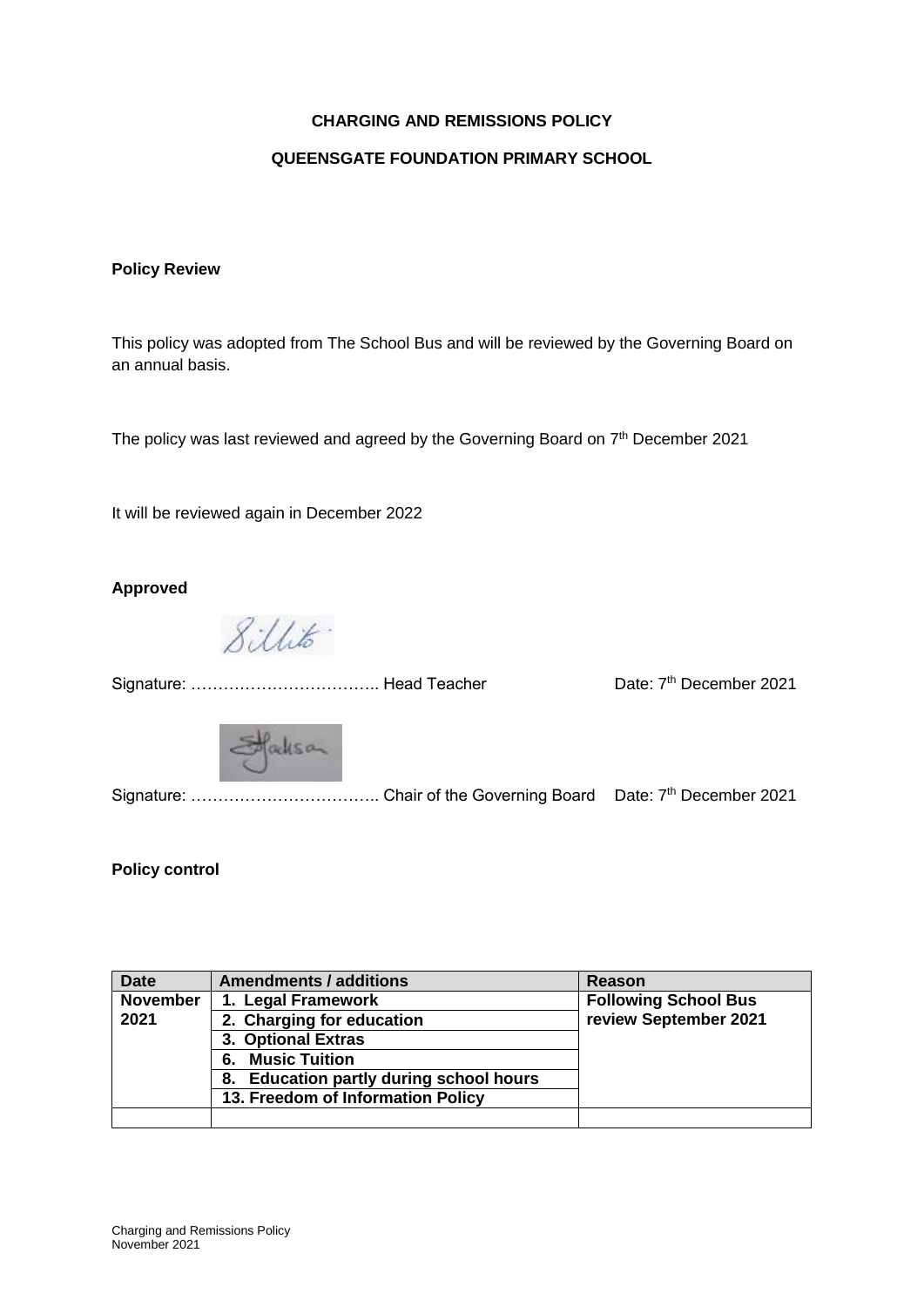#### **Contents:**

## **[Statement of intent](#page-3-0)**

- 1. [Legal framework](#page-4-0)
- 2. [Charging for education](#page-4-1)

Last updated: 4 August 2021

- 6. [Music tuition](#page-6-1)
- 7. [Transport](#page-6-2)
- 8. [Education partly during school hours](#page-6-3)
- 9. [Residential visits](#page-7-0)
- 10. [Damaged or lost items](#page-7-1)
- 11. [Remissions](#page-7-2)
- 12. [School trip refunds](#page-8-0)
- 13. [Freedom of Information Policy and Publication Scheme](#page-9-0)
- 3. [Optional extras](#page-4-2)
- 4. [Examination fees and resits](#page-5-0)
- 5. [Voluntary contributions](#page-6-0)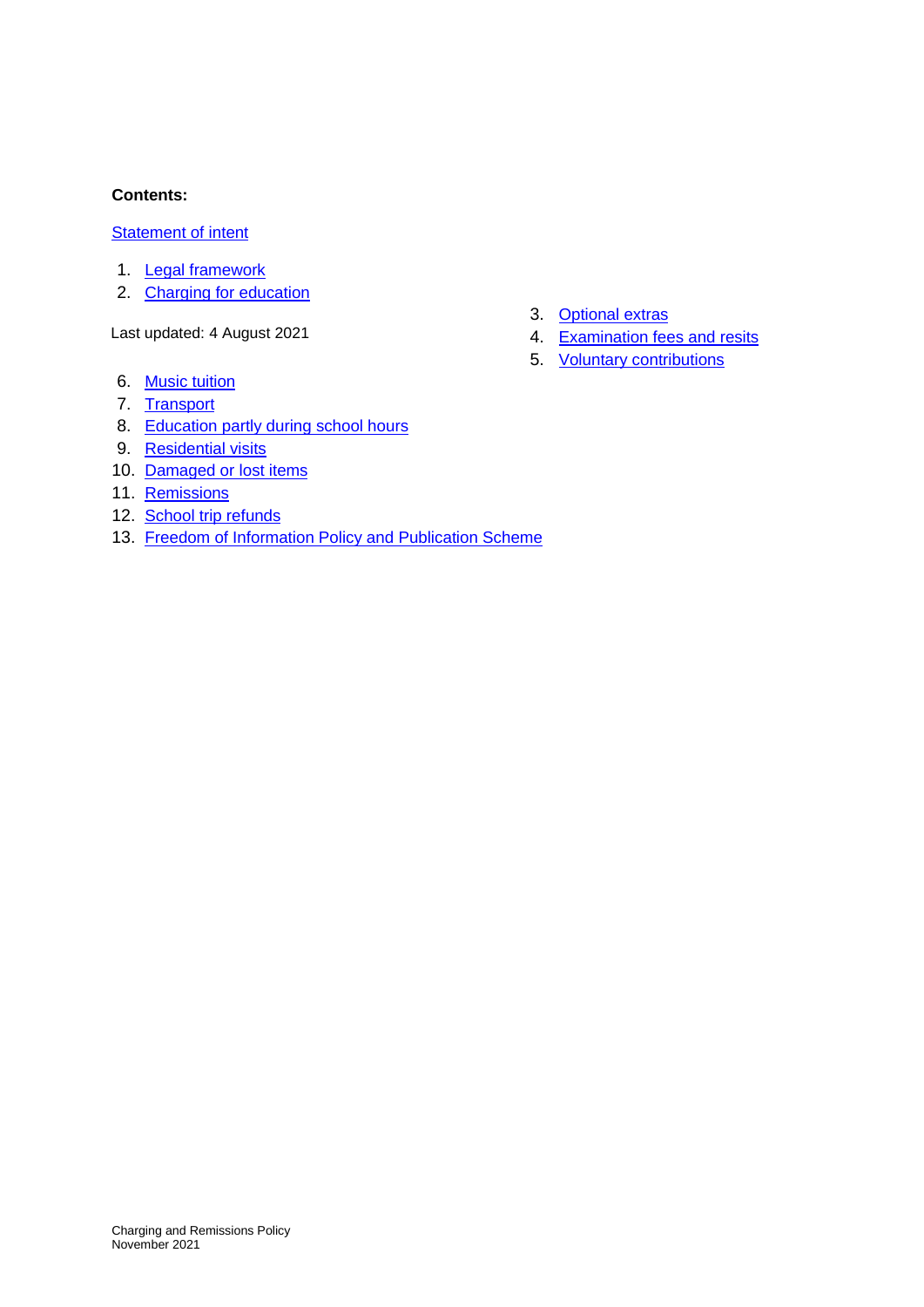#### <span id="page-3-0"></span>**Statement of intent**

**Queensgate Foundation Primary School** is committed to ensuring equal opportunities for all pupils, regardless of financial circumstances, and has established the following policy and procedures to ensure that no child is discriminated against by our offering of school trips, activities and educational extras.

In addition, we are committed to adhering to legal requirements regarding charging for school activities, and meeting all statutory guidance provided by the DfE.

We promise:

- Not to charge for education provided during school hours.
- To inform parents on low incomes and in receipt of relevant benefits of the support available to them when asking for contributions towards the costs of school visits.

Please note that while this policy may be more or less generous than the LA's, we have ensured it meets the requirements of the law.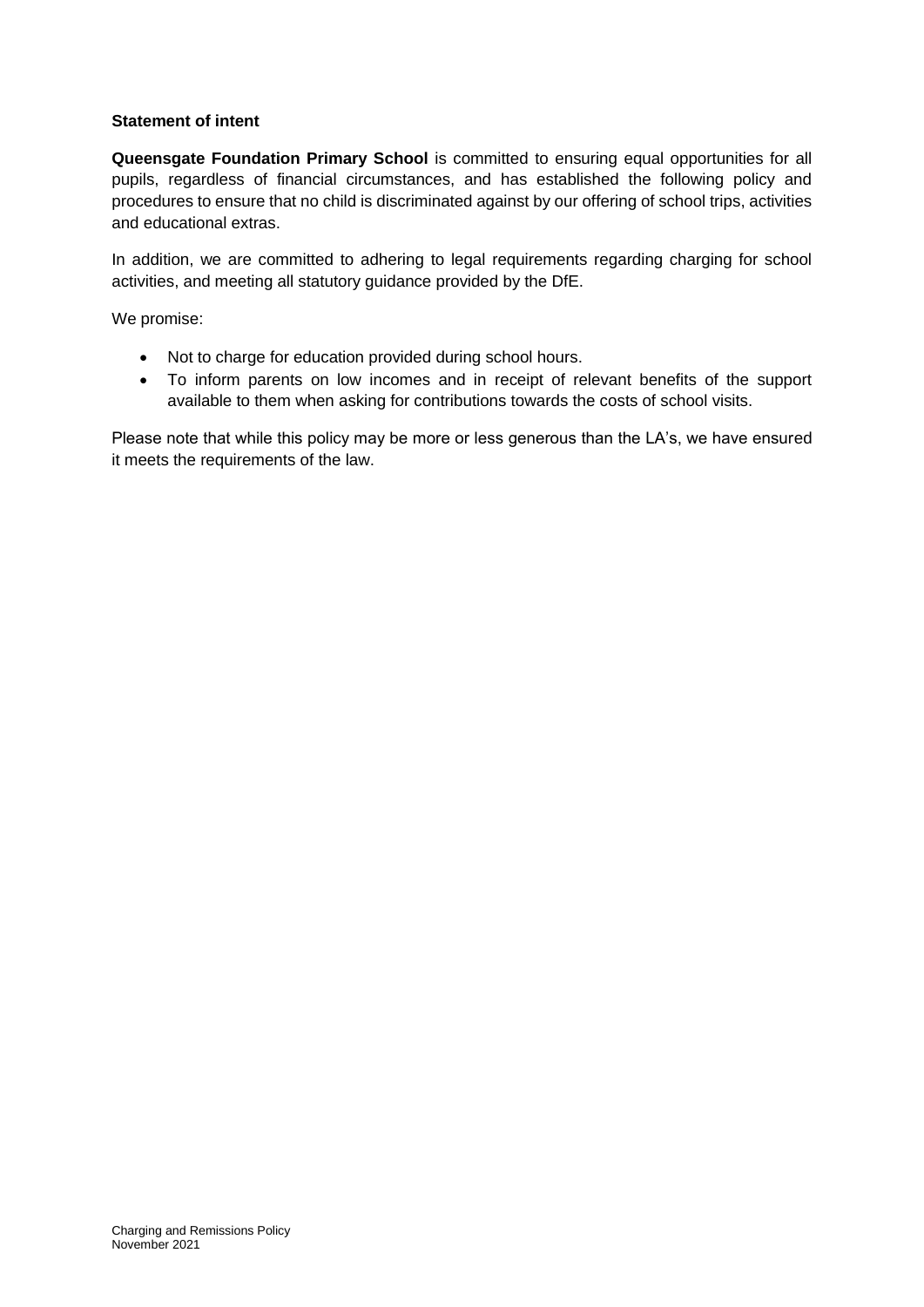# <span id="page-4-0"></span>**1. Legal framework**

his policy has due regard to all relevant legislation and statutory guidance including, but not limited to, the following:

- Education Act 1996
- The Charges for Music Tuition (England) Regulations 2007
- The Education (Prescribed Public Examinations) (England) Regulations 2010
- Freedom of Information Act 2000
- DfE (2018) 'Charging for school activities'
- DfE (2020) 'Governance handbook'

This policy operates in conjunction with the following school policies:

- Complaints Procedures Policy
- Debt Recovery Policy
- Freedom of Information Policy and Publication Scheme
- The school's Scheme of Delegation
- Finance Policy

# <span id="page-4-1"></span>**2. Charging for education**

The school will not charge for:

- Admission applications.
- Education provided during school hours (including the supply of any materials, books, instruments or other equipment).
- Education provided outside school hours if it is part of the national curriculum, part of a syllabus for a prescribed public examination that the pupil is being prepared for by the school, or part of RE.
- Instrumental or vocal tuition, for pupils learning individually or in groups, unless provided at the request of the pupil's parent.
- Entry for a prescribed public examination, if the pupil has been prepared for it at the school.
- Examination resits, if the pupil is being prepared for the resits at the school.

The school may charge for:

- Materials, books, instruments or equipment, where the child's parent wishes their child to own them.
- Optional extras.
- Music tuition (in certain circumstances).
- Use of community facilities and other commercial activities.
- Provision of information within the scope of freedom of information.

The school will make it clear that, in the following circumstances, it will propose to remit (wholly or partly) any charge which would otherwise be payable to the school:

## <span id="page-4-2"></span>**3. Optional extras**

The school may charge for the following optional extras:

Education provided outside of school time that is not: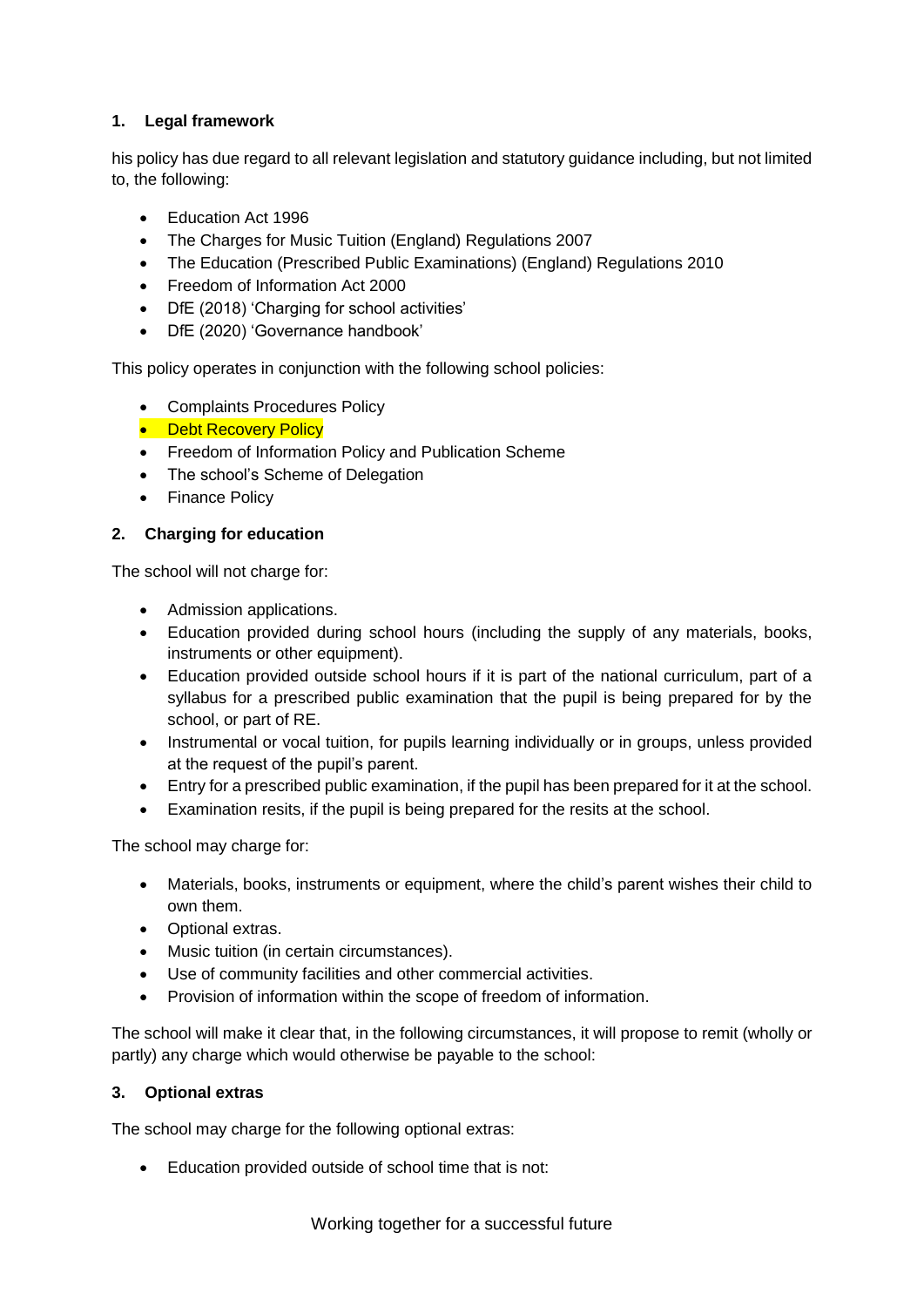- Part of the national curriculum
- Part of a syllabus for a prescribed public examination that the pupil is being prepared for at the school
- Part of RE
- Examination entry fees where the pupil has not been prepared for the examinations at the school
- Transport, other than that required to take the pupil to school or to other premises where the LA has arranged for the pupil to be provided with education
- Board and lodging for a pupil on a residential visit
- Extended day services offered to pupils, e.g. breakfast or out-of-school provision

When calculating the cost of optional extras, an amount may be included in relation to the following:

- Materials, books, instruments or equipment provided in relation to the optional extra
- Buildings and accommodation
- Non-teaching staff (including TAs)
- Teaching staff under contracts for services purely to provide an optional extra
- The cost, or an appropriate proportion of the costs, for teaching staff employed to provide vocal tuition or tuition in playing a musical instrument, where the tuition is an optional extra

The school will not charge in excess of the actual cost of providing the optional extra divided by the number of participating pupils. A subsidy will not be charged for any pupils wishing to participate but whose parents are unwilling or unable to pay the full charge. In cases where a small proportion of the activity takes place during school hours, the school will not charge for the cost of alternative provision for those not participating.

The school will not charge for supply teachers to cover for teachers who are absent from school accompanying pupils on a residential visit.

Participation in any optional activity will be on the basis of parental choice and a willingness to meet the charges; therefore, parental agreement is a prerequisite for the provision of an optional extra where charges will be made.

If a charge is to be made for a particular activity, such as optional extras, parents will be informed of how the charge will be calculated.

## <span id="page-5-0"></span>**4. Examination fees and resits**

The school may charge for examination fees if:

- The examination is on the set list (which includes SATs, GCSEs and A-levels), but the pupil was not prepared for it at the school.
- The examination is not on the set list, but the school arranged for the pupil to take it.
- A pupil fails, without good reason, to complete the requirements of any public examination where the governing board or LA originally paid or agreed to pay the entry fee.

Where a pupil is entered for a second or subsequent attempt at an examination, the school will pay the fee. Once pupils have left the school, resits must be taken at the school.

If a pupil or their parent consider it to be in the best interests of the pupil to request that an examination is re-marked, any fees involved must be covered by the pupil or their parent. If the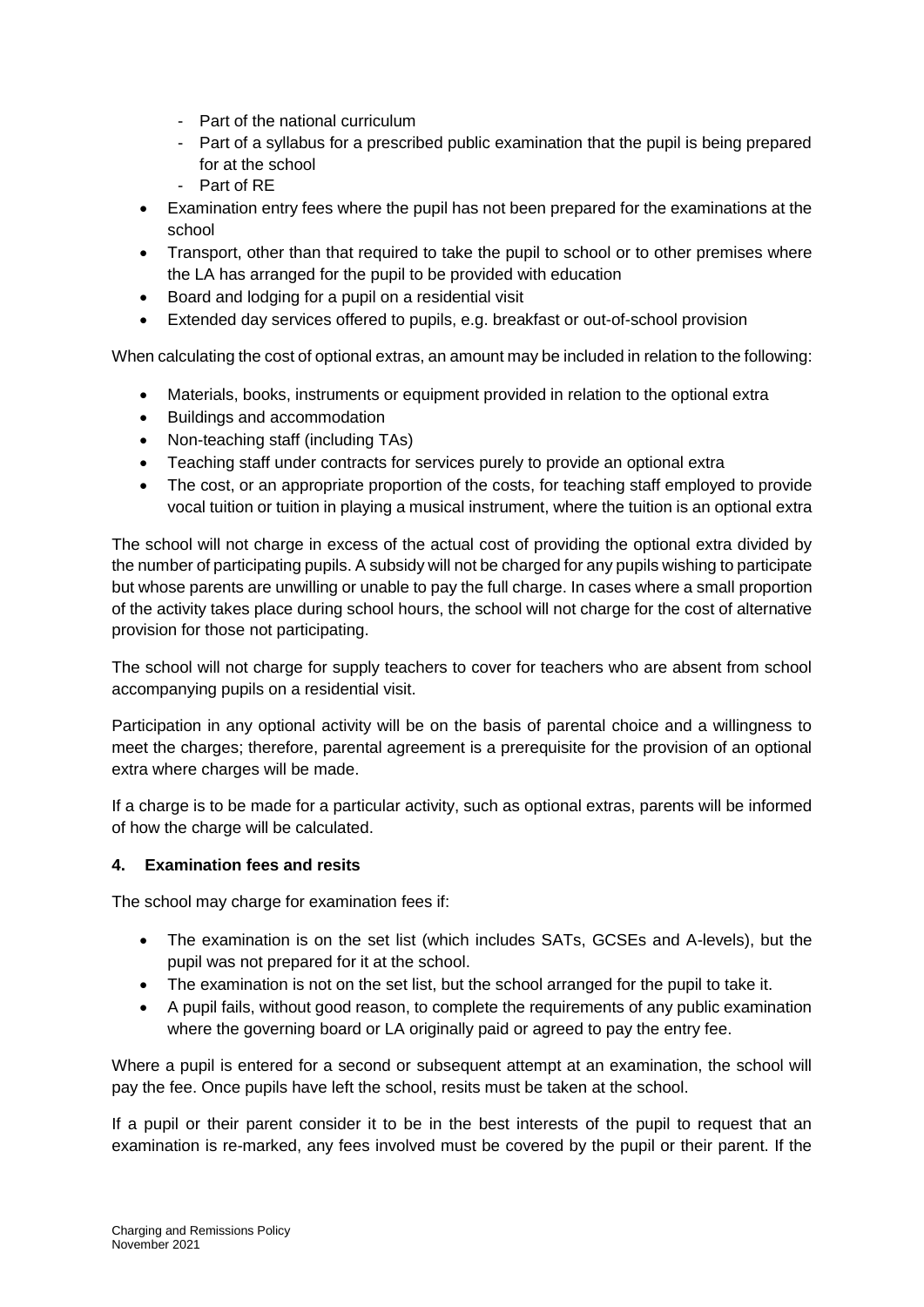awarding body changes the overall grade of the result, the school will not be charged by the awarding body and the parent or pupil will have their fees refunded.

## <span id="page-6-0"></span>**5. Voluntary contributions**

The school may, from time-to-time, ask for voluntary contributions towards the benefit of the school or school activities. If an activity cannot be funded without voluntary contributions, the school will make this clear to parents at the outset. There is no obligation for parents to make a contribution and parents will be notified regarding whether assistance is available.

No pupil will be excluded from an activity simply because their parents are unwilling or unable to pay. If a parent is unwilling or unable to pay, their child will still be given an equal opportunity to take part in the activity. If insufficient voluntary contributions are raised to fund an activity, and the school cannot fund it via another source, the activity will be cancelled.

The school will strive to ensure that parents do not feel pressurised into making voluntary contributions.

## <span id="page-6-1"></span>**6. Music tuition**

Instrumental and vocal music tuition is an exception to the rule that all education provided during school hours must be free. The Charges for Music Tuition (England) Regulations 2007 allow for charges to be made for vocal or instrumental tuition provided either individually or to groups of any size – provided that the tuition is at the request of the pupil's parents. The charges will not exceed the cost of the provision, including the cost of the staff providing the tuition.

Charging will not be made if the teaching is an essential part of the national curriculum.

Charging will also not be made if the teaching is provided under the first access to the KS2 Instrumental and Vocal Tuition Programme.

No charge will be made in respect of pupils who are LAC.

# <span id="page-6-2"></span>**7. Transport**

The school will not charge for:

- Transporting registered pupils to or from the school premises, where the LA has a statutory obligation to provide the transport.
- Transporting registered pupils to other premises where the governing board or LA has arranged for pupils to be educated.
- Transporting pupils to meet an examination requirement when they have been prepared for the examination at the school.
- Transport provided for an educational visit.

# <span id="page-6-3"></span>**8. Education partly during school hours**

If 50 percent or more of the time spent on an activity occurs during school hours (including time spent travelling if the travel occurs during school hours), it is deemed to take place during school hours and no charge will be made.

Whatever the start and finish times of the school day, regulations require that the school day is divided into two sessions. School hours do not include the break in the middle of the day.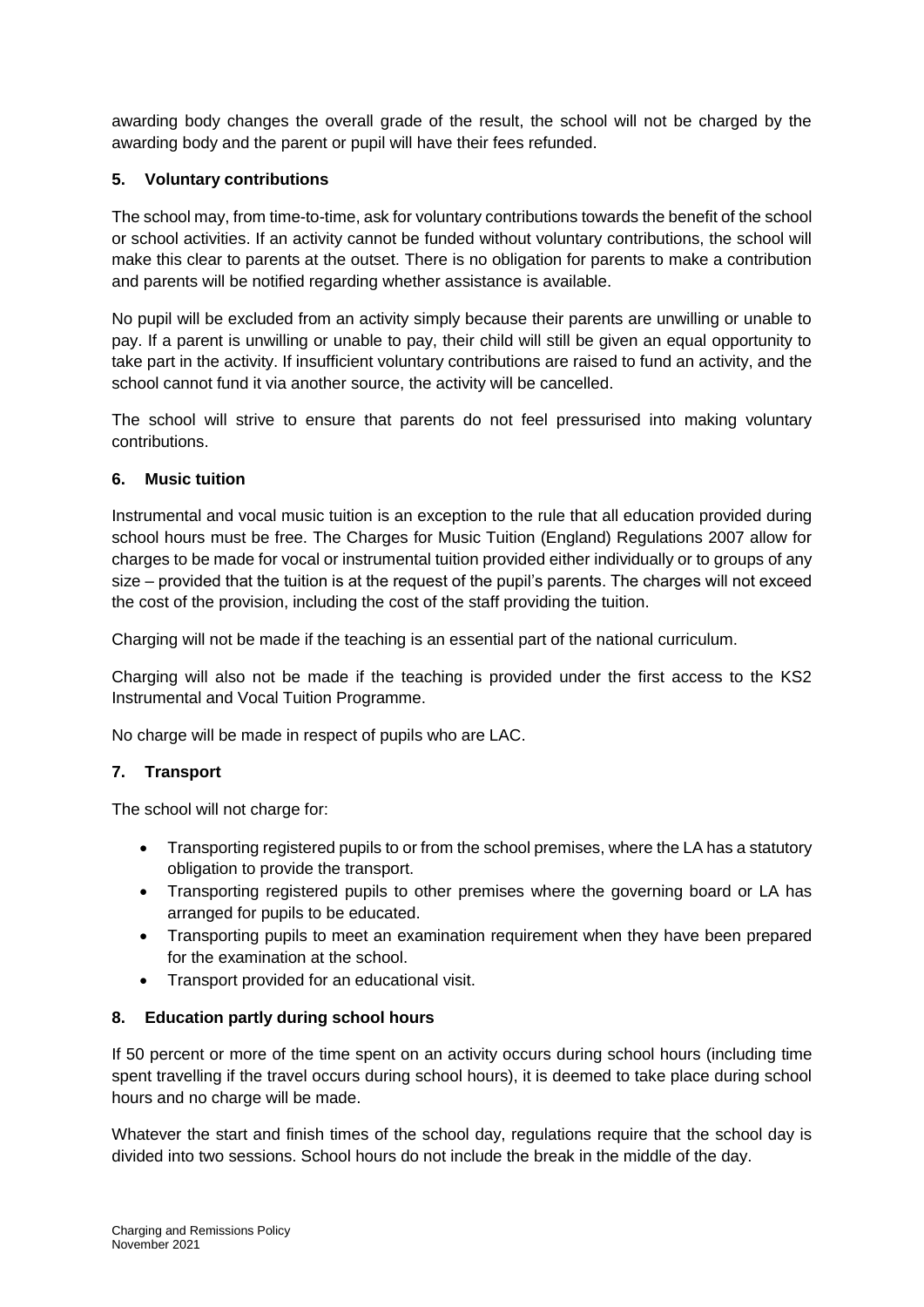If less than 50 percent of the time spent on an activity occurs during school hours, it is deemed to have taken place outside school hours and the school may charge for the activity. However, the school will not charge if the activity is part of the national curriculum, part of a syllabus for a prescribed public examination that the pupil is being prepared for at the school, or part of RE.

The remission of charges for board and lodging payments is the responsibility of the school. These costs will be borne by the school.

Any charges for extended day services will be optional.

## <span id="page-7-0"></span>**9. Residential visits**

The school will not charge for:

- Education provided on any visit that takes place during school hours.
- Education provided on any visit that takes place outside school hours if it is part of the national curriculum, part of a syllabus for a prescribed public examination that the pupil is being prepared for at the school, or part of RE.
- Supply teachers to cover for teachers accompanying pupils on visits.

The school may charge for board and lodging, but the charge will not exceed the actual cost. Parents will be exempt from board and lodging costs if they can prove that they are in receipt of one or more of the following benefits:

- Income Support
- Income-based Jobseeker's Allowance
- Income-related Employment and Support Allowance
- Support under part VI of the Immigration and Asylum Act 1999
- The guaranteed element of Pension Credit
- Child Tax Credit, provided that they are not also entitled to Working Tax Credit and have an annual gross income of no more than £16,190
- Working Tax Credit run-on paid for four weeks after they stop qualifying for Working Tax Credit
- Universal Credit if they apply on or after 1 April 2018, their household income must be less than £7,400 a year (after tax and not including any benefits they receive)

If the number of school sessions covered by the visit is equal to or greater than 50 percent of the number of half days (any period of 12 hours ending with noon or midnight on any day) spent on the visit, the school will not charge for the activity.

## <span id="page-7-1"></span>**10. Damaged or lost items**

The school may charge for the cost of replacing items that are damaged or lost due to the negligence or poor behaviour of pupils or their parents. .

## <span id="page-7-2"></span>**11. Remissions**

The school has set aside a fund to enable parents in financial difficulty to send their children on visits and activities. The funding is limited and there is no guarantee that all requests can be met. Assistance will be allocated on a needs basis, and if the full cost of the trip or activity cannot be met through assistance funding and voluntary contributions, the trip or activity will be cancelled.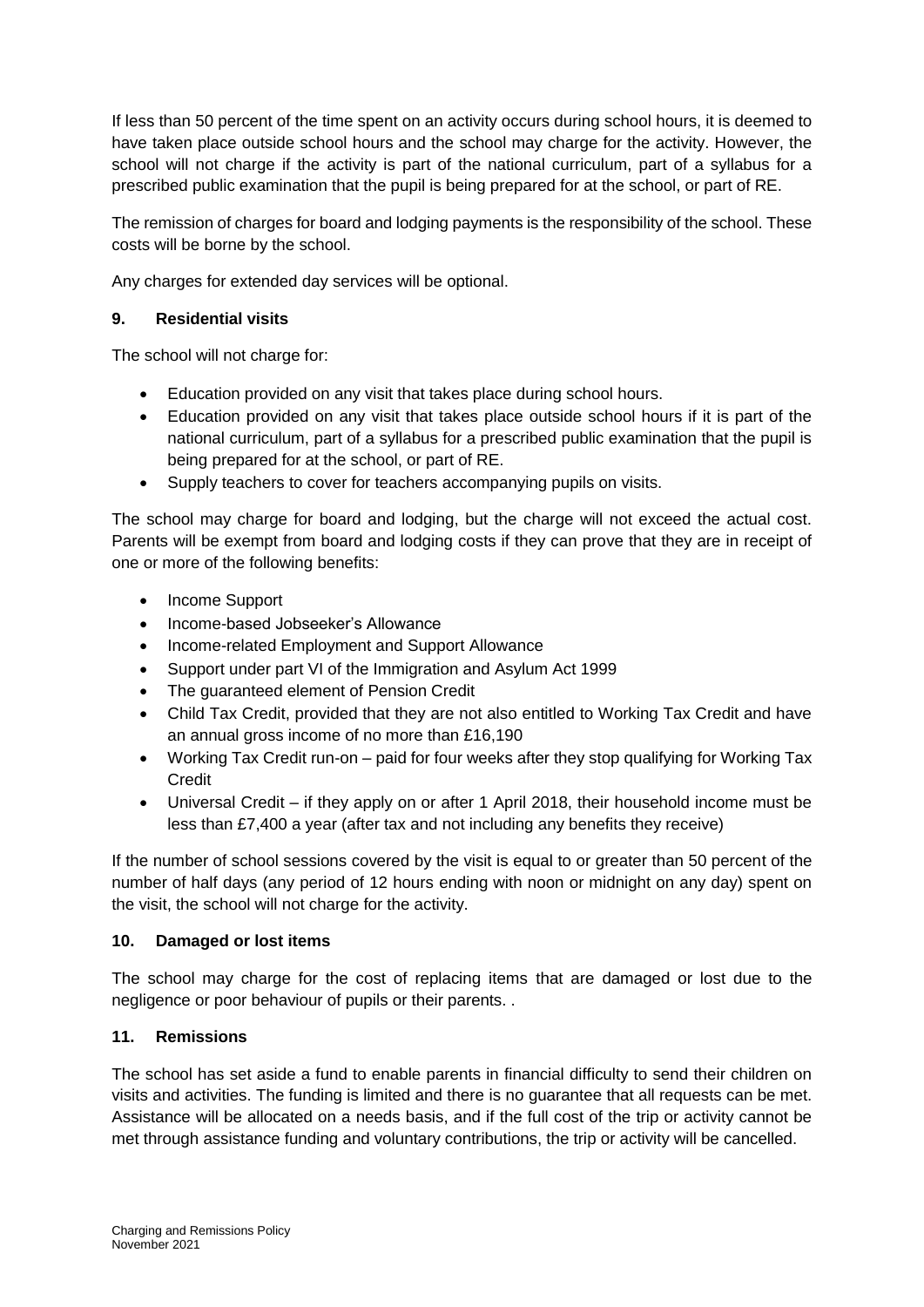Parents in receipt of any of the following benefits may request assistance with the costs of activities:

- Income Support
- Income-based Jobseeker's Allowance
- Income-related Employment and Support Allowance
- Support under part VI of the Immigration and Asylum Act 1999
- The quaranteed element of State Pension Credit
- Child Tax Credit, provided that they are not also entitled to Working Tax Credit and they have an annual gross income of no more than £16,190
- Working Tax Credit run on paid for four weeks after they stop qualifying for Working Tax Credit.
- Universal Credit if they apply on or after 1 April 2018, their household income must be less than £7,400 a year (after tax and not including any benefits they receive)

To request assistance, parents should contact their child's class teacher, the Headteacher or admin office.

#### <span id="page-8-0"></span>**12. School trip refunds**

**[Schools should be mindful that there may be a need to vary the content in this section according to their insurance arrangements and, at the current time, for any additional arrangements related to the coronavirus (COVID-19) pandemic.]**

All initial deposits for school trips will be non-refundable. Parents will be informed of this when they are provided with initial information about the trip.

In the event that the school has to cancel a trip due to foreseen circumstances, parental contributions will be refunded. In the event that a school trip is cancelled by a party other than the school due to unforeseen circumstances, it is at the school's discretion as to whether a refund is given to parents.

In the event that a pupil or their parents cancel the pupil's place on a trip, it is at the school's discretion as to whether a refund is given. The school will take into account the reason for cancellation, whether the school will be reimbursed for the pupil's place on the trip, and whether the place on the trip can be offered to another pupil.

Where a pupil or their parents have previously cancelled a place on a trip and received a full refund, the school has the right to refuse to allow the pupil to attend future trips and visits.

In the event that a pupil cannot attend a trip at the last minute, e.g. due to illness, it is at the school's discretion as to whether a refund is given. The school will take into account whether the school will be reimbursed for the pupil's place on the trip and whether the place on the trip can be offered to another pupil.

In the event that a school trip is postponed due to unforeseen circumstances, it is at the school's discretion as to what happens with the parental contributions for the trip. The school will consider its options, which could include carrying forward the money until the trip takes place, transferring the money to another trip, or refunding parents.

In the event that the decision is made to postpone a trip due to foreseen circumstances, it is at the school's discretion as to what happens with the parental contributions for the trip. The school will